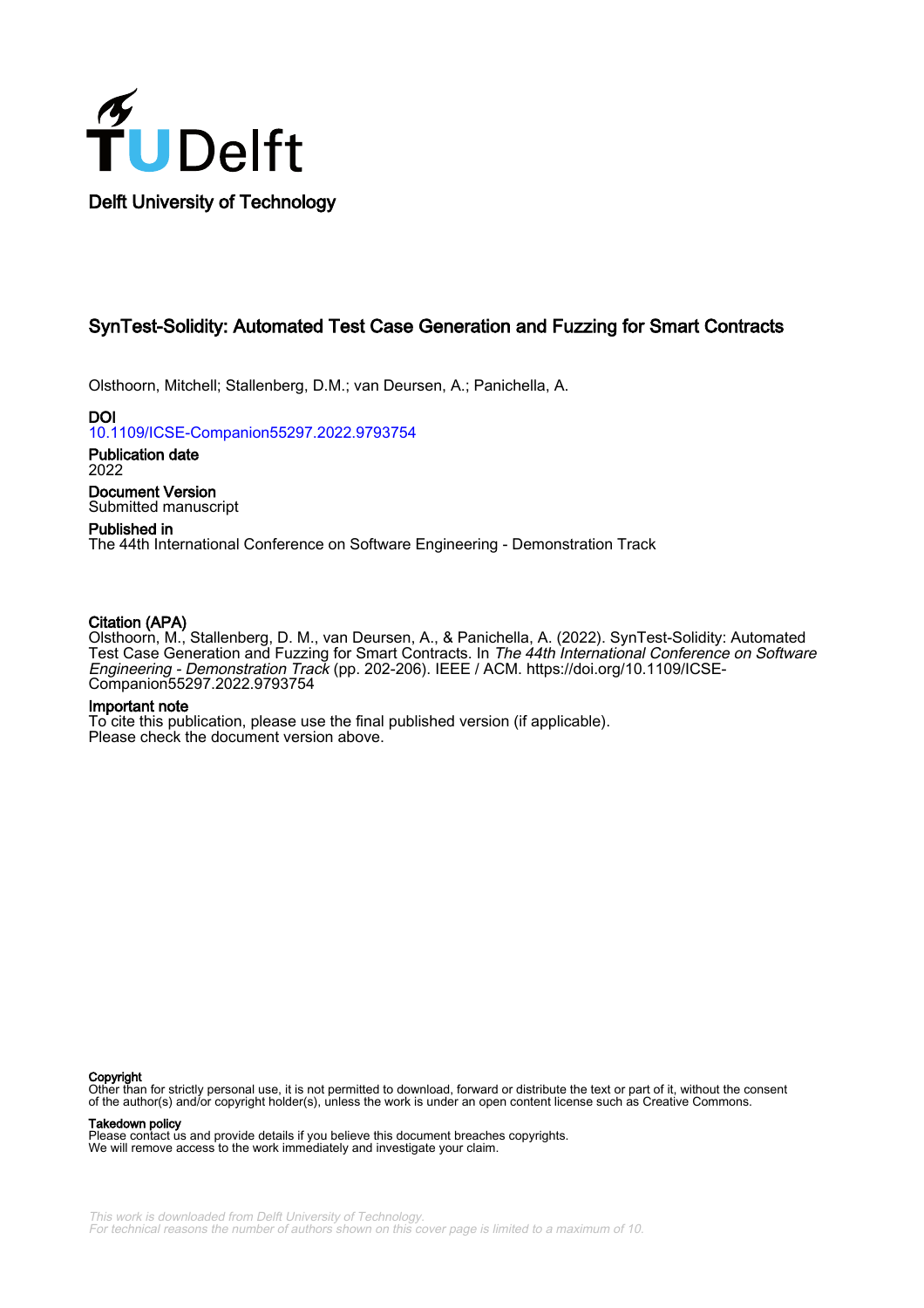# SynTest-Solidity: Automated Test Case Generation and Fuzzing for Smart Contracts

[Mitchell Olsthoorn](https://orcid.org/0000-0003-0551-6690) Delft University of Technology Delft, The Netherlands M.J.G.Olsthoorn@tudelft.nl

[Arie van Deursen](https://orcid.org/0000-0003-4850-3312) Delft University of Technology Delft, The Netherlands Arie.vanDeursen@tudelft.nl

## ABSTRACT

Ethereum is the largest and most prominent smart contract platform. One key property of Ethereum is that once a contract is deployed, it can not be updated anymore. This increases the importance of thoroughly testing the behavior and constraints of the smart contract before deployment. Existing approaches in related work either do not scale or are only focused on finding crashing inputs. In this tool demo, we introduce SYNTEST-SOLIDITY, an automated test case generation and fuzzing framework for Solidity. SYNTEST-SOLIDITY implements various metaheuristic search algorithms, including random search (traditional fuzzing) and genetic algorithms (i.e., NSGA-II, MOSA, and DynaMOSA). Finally, we performed a preliminary empirical study to assess the effectiveness of SYNTEST-SOLIDITY in testing Solidity smart contracts.

## CCS CONCEPTS

• Software and its engineering  $\rightarrow$  Search-based software engineering; Software testing and debugging.

## **KEYWORDS**

search-based software testing, test case generation, fuzzing, software testing, smart contracts

#### ACM Reference Format:

Mitchell Olsthoorn, Dimitri Stallenberg, Arie van Deursen, and Annibale Panichella. 2022. SynTest-Solidity: Automated Test Case Generation and Fuzzing for Smart Contracts. In 44th International Conference on Software Engineering Companion (ICSE '22 Companion), May 21–29, 2022, Pittsburgh, PA, USA. ACM, New York, NY, USA, [5](#page-5-0) pages. [https://doi.org/10.1145/3510454.](https://doi.org/10.1145/3510454.3516869) [3516869](https://doi.org/10.1145/3510454.3516869)

## 1 INTRODUCTION

Smart contracts are agreements between multiple parties on how certain tasks (e.g., releasing or transferring funds) need to be executed. More specifically, they are short programs deployed to a

Permission to make digital or hard copies of part or all of this work for personal or classroom use is granted without fee provided that copies are not made or distributed for profit or commercial advantage and that copies bear this notice and the full citation on the first page. Copyrights for third-party components of this work must be honored. For all other uses, contact the owner/author(s).

ICSE '22 Companion, May 21–29, 2022, Pittsburgh, PA, USA © 2022 Copyright held by the owner/author(s). ACM ISBN 978-1-4503-9223-5/22/05. <https://doi.org/10.1145/3510454.3516869>

Dimitri Stallenberg Delft University of Technology Delft, The Netherlands D.M.Stallenberg@student.tudelft.nl

[Annibale Panichella](https://orcid.org/0000-0002-7395-3588) Delft University of Technology Delft, The Netherlands A.Panichella@tudelft.nl

<span id="page-1-0"></span>

Figure 1: Online web service for generating test cases with SYNTEST-SOLIDITY.

distributed ledger (blockchain) that run when predetermined conditions have been met. This allows automating the execution of an agreement with a deterministic outcome without a trusted intermediary. Smart contracts have been gaining popularity in recent years. The largest and most prominent smart contract platform is Ethereum, which uses the Solidity programming language [\[9\]](#page-5-1).

One key property of smart contracts is that they can not be updated anymore after their deployment. This property prevents the creator of a smart contract modifying the contract for their own benefit (e.g., only allowing themselves to retrieve funds). However, this introduces certain challenges, such as when a contract contains a bug. Therefore, it is critical to thoroughly test the behavior and constraints of the smart contract as early as possible in the development lifecycle. Since smart contracts have complex interactions, manual testing becomes very difficult and error-prone [\[3\]](#page-5-2).

Over the last few years, various techniques have been used to assist developers with testing Solidity smart contracts, like fuzzing, formal verification, and test case generation. Tools like sFuzz [\[4\]](#page-5-3) have successfully used fuzzing techniques to produce test input data that causes errors or unwanted effects within the contract. However, since fuzzers only generate input data but no actual (runnable) test cases, they cannot create compositional tests (i.e., a test case with multiple requests) nor test for the desired behavior of the contract.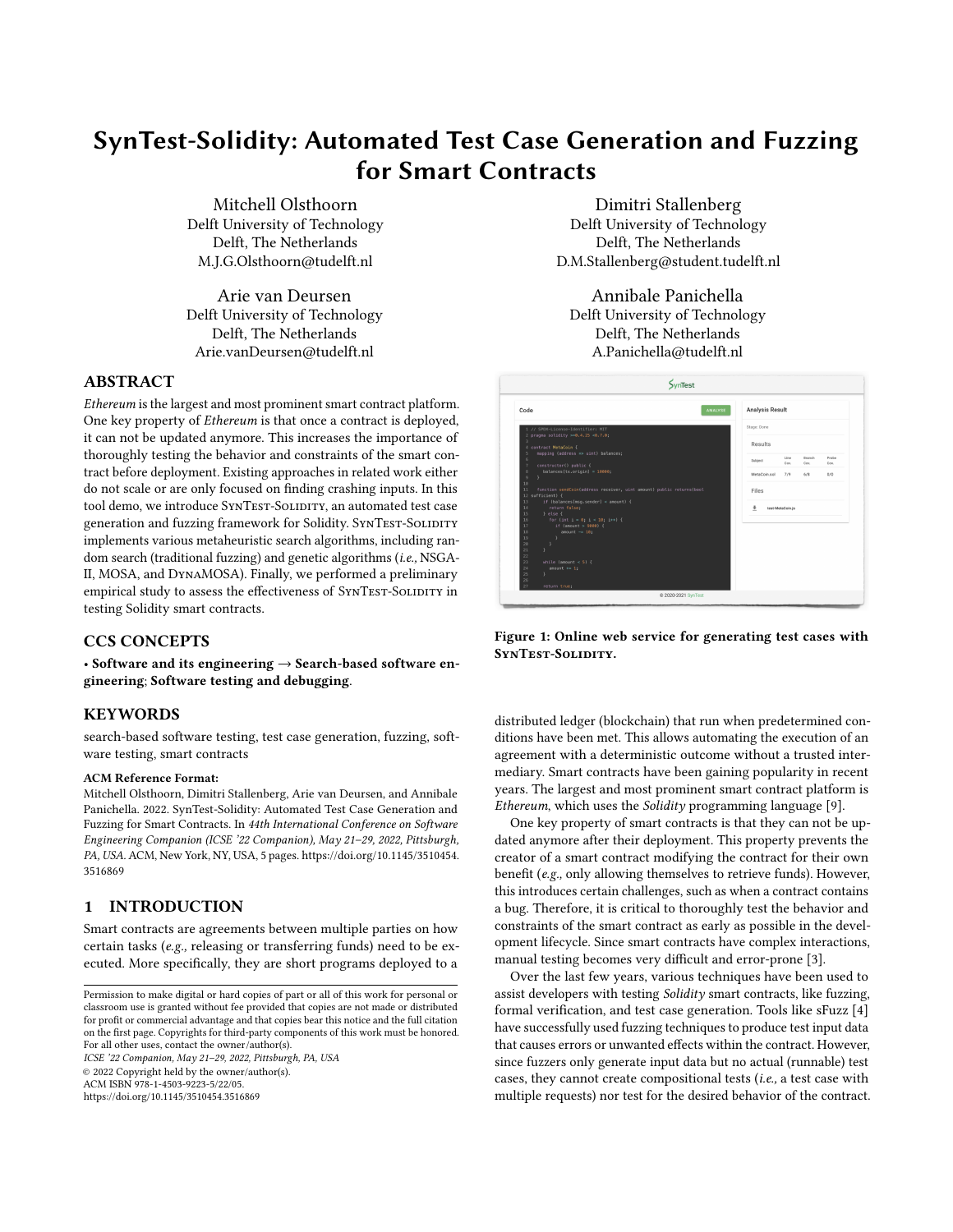On the other hand, formal verification approaches aim to mathematically verify the behavior of a contract by transposing the contract into a formal proof language. In general, this approach does not scale and requires developers to provide a complex model of the desired behavior [\[1\]](#page-5-4). To the best of our knowledge, we have not found any study that indicates this is different for smart contracts. Lastly, test case generation allows developers to test smart contracts for both bugs and behavior in a more efficient and scalable way. In addition, this allows generated tests to be added to the existing test suite for regression testing purposes. To the best of our knowledge, there exists only one related work that focusses on test case generation for Solidity [\[2\]](#page-5-5). However, the research prototype used in the study is not specifically adapted for the Solidity language. For example, it does take into account Solidity-specific types, such as different sizes for integers, nor distingushes between signed and unsigned types. Besides, the tool does not generate assertions.

We have developed a tool, called  $\textsc{SwTest-Soumry}\xspace^1$  $\textsc{SwTest-Soumry}\xspace^1$ , to allow developers to more effectively and efficiently test their smart contracts. Our tool makes use of a genetic algorithm to evolve a set of initial randomly generated test cases to satisfy predefined test criteria (i.e., function, line, and branch coverage). It does this by extracting objectives from the contract, feeding these into the search algorithm, and evaluating the produced test cases using Truffle (defacto testing library for Solidity) and Ganache (local development blockchain). Developers can interact with our tool in two different ways. The first is a command line interface (CLI) that simplifies testing during development and allows developers to change the different parameters of the test case generation process. The second is an online web service that makes it possible for developers to use our tool without installing or setting it up locally. SYNTEST-SOLIDITY is publicly available on  $\mathrm{NPM}^2$  $\mathrm{NPM}^2$  and GitHub $^3$  $^3$ . Instructions on how to set up and run the tool can be found on both platforms.

We performed a preliminary empirical study to test the effectiveness of SYNTEST-SOLIDITY at generating test cases for 20 real-world Solidity smart contracts. This study shows that SYNTEST-SOLIDITY can achieve, on average, 61 % branch coverage for these contracts.

## 2 TOOL

The goal of SYNTEST-SOLIDITY is to allow developers to effectively and efficiently test the behavior and constraints of their smart contracts. The tool is primarly aimed at developers of smart contracts. In this section, we will discuss how developers can use our tool within their development workflow, explain the internal worflow of the tool, and the technical challenges this tool solves.

#### 2.1 Usage Scenarios

To test their smart contracts, developers can use our tool in two ways. The first is on the command line using our CLI interface and the second is through our online web service.

2.1.1 Command Line Interface. The tool provides an easy-to-use Command Line Interface (CLI) that is publicly available and can be installed through the Node Package Manager (NPM). The CLI is highly configurable and offers a range of options, including

ICSE '22 Companion, May 21-29, 2022, Pittsburgh, PA, USA Mitchell Olsthoorn, Dimitri Stallenberg, Arie van Deursen, and Annibale Panichella

<span id="page-2-5"></span>

#### Figure 2: Architectural overview of the SYNTEST web service.

changing the search algorithm, its internal parameters, and the search budget. A developer interested in generating test cases for Solidity smart contracts needs to install our tool from the NPM repository and run the following command: syntest-solidity --include="<PATH\_TO\_THE\_CONTRACT>" --algorithm="DynaMOSA" --search-time=120". This command will start the test case generation process, which includes analysis of the contract, search optimization, test case evaluation, and finally the assertion generation. These steps will be further discussed in [Section 2.2.](#page-2-3)

2.1.2 Web Service. In addition to the CLI, we provide an online web service<sup>[4](#page-2-4)</sup> which allows users to interact with SYNTEST-SOLIDITY without having to install the tool locally. [Fig. 1](#page-1-0) depicts the main interface of the web service. A developer can submit their contract to the web service and request it to be analyzed by clicking on the *analyze* button. This will start the test case generation process, at the end of which the generated test cases can be downloaded directly from the webpage. The webpage will also display relevant statistics, such as the number of lines and branches that are covered by the test cases.

[Fig. 2](#page-2-5) shows the architecture of the backend of the web service. This architecture consists of a webpage written in Vue that communicates with the service backend through websockets. The service backend is built with Node.js. Its role is to validate the user input and manage the sessions. Whenever a new contract is submitted, the service backend enqueues the job in the RabbitMQ message broker. The purpose of the message broker is to keep track of all the current submitted jobs and make sure that the workers process them. The workers are Node.js programs which retrieve jobs from the broker and perform the actual test case generation. The worker will create the files and folders required for SYNTEST-SOLIDITY to run, after which it runs the tool and returns the resulting statistics and test files. The architecture is made such that the number of workers can be scaled based on the demand.

## <span id="page-2-3"></span>2.2 Tool Workflow

2.2.1 Analysis. To generate a test-suite, SYNTEST-SOLIDITY uses white-box heuristics. Hence, the tool needs access to the source code for instrumentation which allows the tool to collect coverage information at runtime. The different steps of our tool are depicted in [Fig. 3.](#page-3-0) The tool takes as input a smart contract, parses the source code to build the Control Flow Graph (CFG), and extracts the search objectives.

2.2.2 Search. The search process starts after extracting the objectives and instrumenting the code, as shown in [Fig. 3.](#page-3-0) The tool

<span id="page-2-0"></span><sup>1</sup><https://www.syntest.org/>

<span id="page-2-1"></span><sup>2</sup><https://www.npmjs.com/package/@syntest/solidity>

<span id="page-2-2"></span><sup>3</sup><https://github.com/syntest-framework/syntest-solidity>

<span id="page-2-4"></span><sup>4</sup><https://tool.syntest.org/>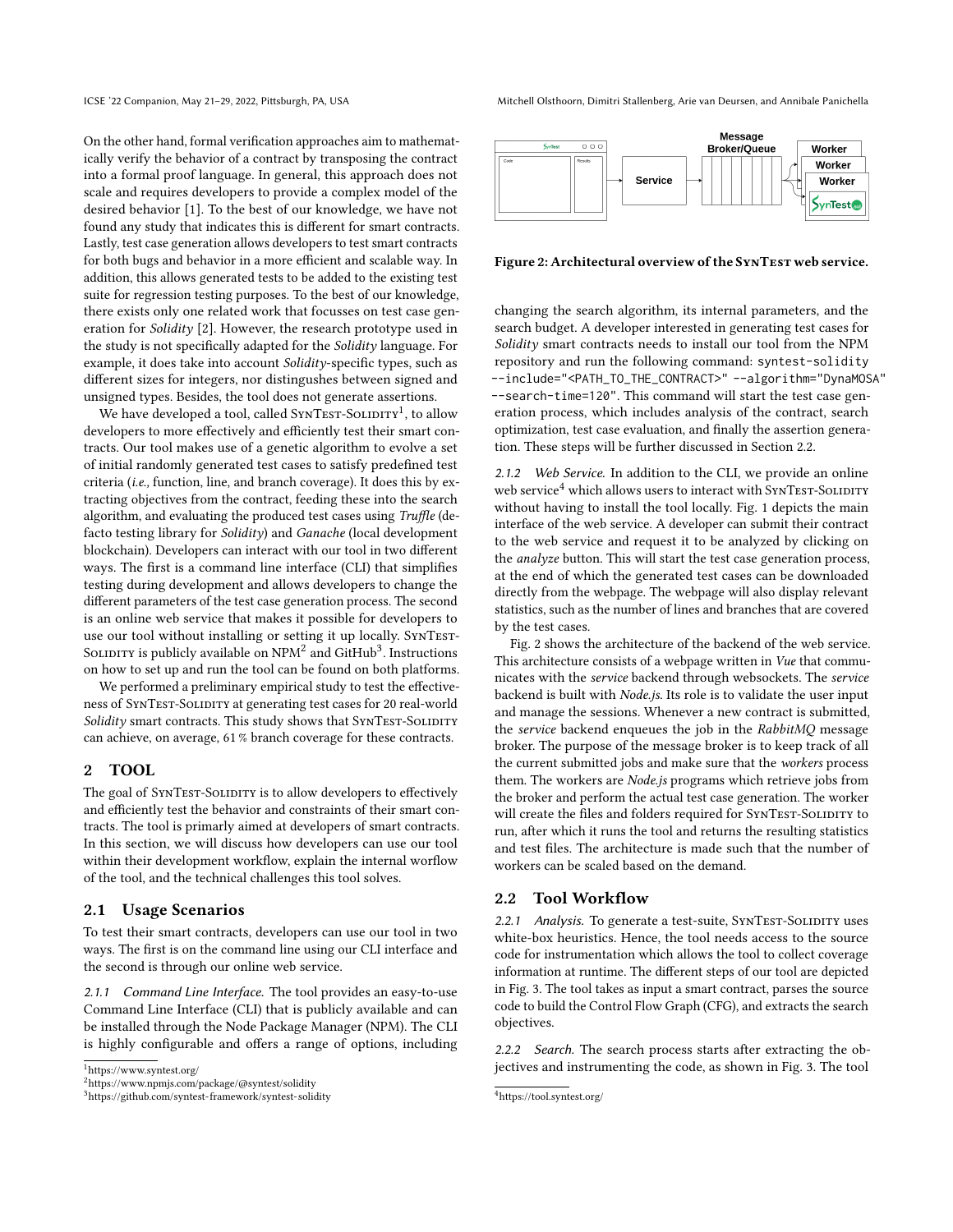SynTest-Solidity: Automated Test Case Generation and Fuzzing for Smart Contracts ICSE '22 Companion, May 21–29, 2022, Pittsburgh, PA, USA

<span id="page-3-0"></span>

Figure 3: Internal architecture of SYNTEST-SOLIDITY

boasts a number of different search algorithms, including random search, NSGA-II, MOSA, and DynaMOSA. For the purposes of this tool demo, we focus on the Dynamic Many-Objective Search Algorithm (DynaMOSA), which is the state-of-the-art meta-heuristic for white-box unit testing [\[6\]](#page-5-6).

DynaMOSA evolves a set of randomly generated test cases. These test cases are generated using a sampler that provides the list of callable methods (i.e., public and external methods) and constructors for the contract under test (CUT). A test case is encoded as a sequence of method calls. The root of the sequence is the contract deployment/instantiation made by invoking one of the public constructors. The remaining method calls in the sequence are obtained by randomly invoking some public and external methods in the CUT. Notice that the length of the test case is variable and can change through the generations.

The initial tests are iteratively evolved using crossover and mutation. The former operator creates new tests by swapping statements between pairs of tests (called parents). The latter operator applies small changes to the newly generated test cases, called offspring.

The population for the next generation is obtained by selecting the best test cases among parents and offspring using the preference criterion and the non-dominated sorting [\[6\]](#page-5-6). The goal of these two heuristics is to promote test cases that are closer to reaching the uncovered branches and lines in the code. The process is repeated until the predefined budget is depleted.

Note that DynaMOSAonly optimizes the yet uncovered branches and lines. Every time an uncovered branch (or line) is reached, the corresponding test case is saved into the archive. The final test suite is composed of all test cases stored in the archive.

2.2.3 Text Execution. Our tool needs to execute each test case to determine how close that test is to covering the objectives. This is performed by the objective functions, which measure the distance to reaching an uncovered branch or line in the code using state-ofthe-art heuristics, i.e., the approach level and the normalized branch distance [\[6\]](#page-5-6). The flow of steps performed during test execution is also shown in [Fig. 3.](#page-3-0)

A test case is first converted into a JavaScript test. This test is then executed on a fresh Ganache blockchain instance. This local blockchain instance hosts the CUT deployed using the Truffle framework. The test execution results are then collected and used to compute the approach level and the branch distance for the yet uncovered branches and lines.

## 2.3 Solidity-specific Features

SYNTEST-SOLIDITY provides support for all data types and other features that are unique and specific to Solidity. In the following, we briefly elaborate on these features and how they are handled.

2.3.1 Data Types. The Solidity programing language includes multiple data types, including boolean, number, bytes, strings, and arrays. Compared to other languages (e.g., Java), Solidity includes multiple subtypes for both integers and doubles. There are two main subtypes of integers: signed integers (int) and unsigned integers (uint). These subtypes also have different sizes, ranging from uint8 up to uint256, which correspond to 8 and 256 bits, respectively. Similarly, double numbers can be both signed (fixed) or unsigned (ufixed) and have different sizes in the number of bits (e.g., ufixed128x18, etc.).

SYNTEST-SOLIDITY handles all these subtypes as it encodes integers (and float numbers) with an extra bit for the sign and different upper and lower bounds depending on the number of required bits. Note that SYNTEST-SOLIDITY generates tests in JavaScript, which uses 52 bits for numbers. To allow representing larger numbers (up to 256 bits) required for *Solidity*, SYNTEST-SOLIDITY uses the BigNumber library that allows arbitrary-precision arithmetic.

2.3.2 Solidity Addresses. Address is a special data type in Solidity and represent the intended recipient of a transaction. An address has 160 bits or 40 hex characters. An address always has a 0x prefix in its hexadecimal format (base 16 notation). SYNTEST-SOLIDITY uses two strategies to handle and instantiate addresses. The first strategy extracts address literals from the source code of the CUT. These constants are used as seeds when generating test cases with 50 % probability. This means that constant addresses in the code are (with some probability) used in the generated test cases. The address 0x0 (or zero-address) is a special constant used to indicate that a new contract is being deployed.

The second strategy uses pre-allocated addresses that are allocated by the Truffle framework when the contract is deployed at the beginning of each test case. These pre-allocated addresses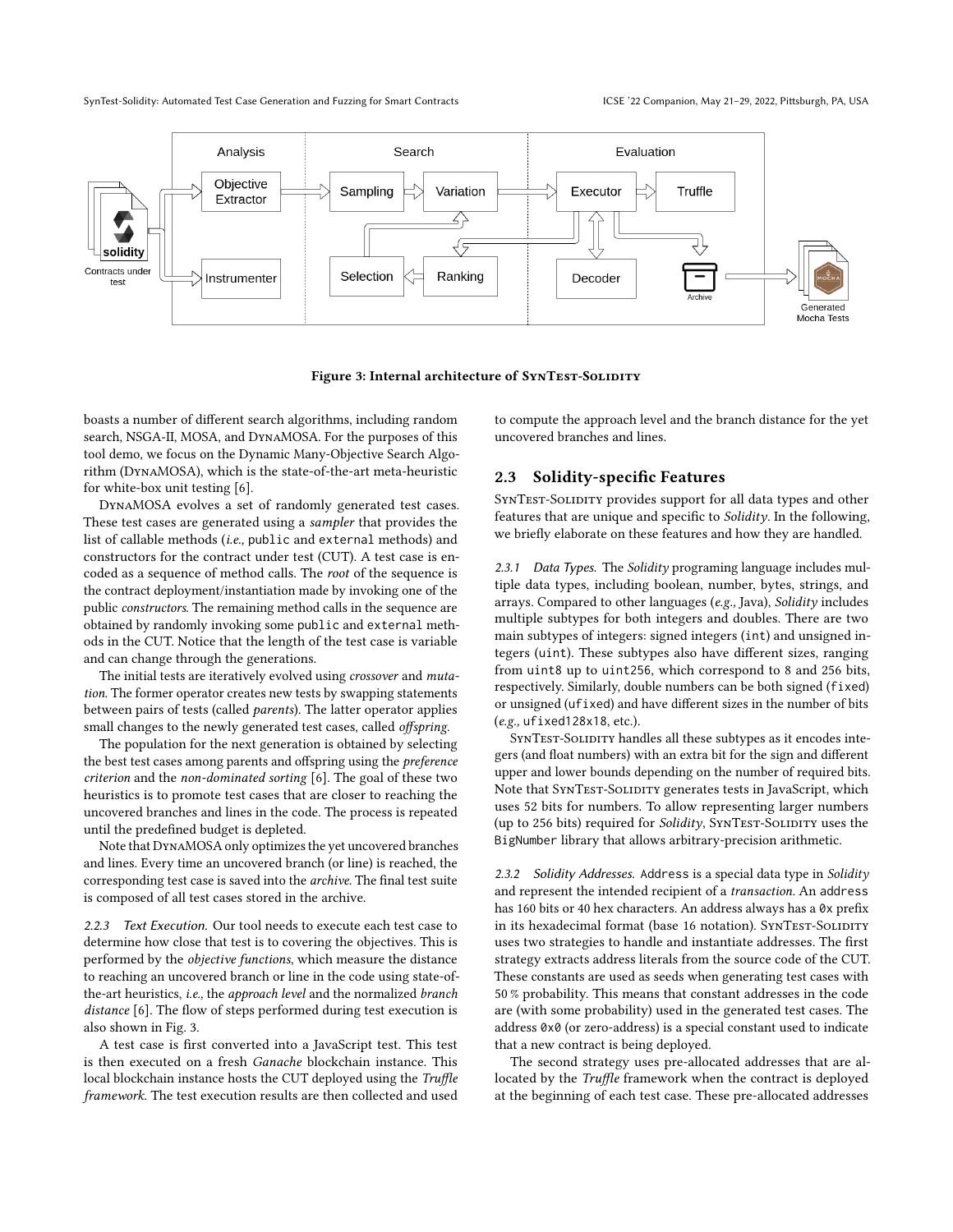are accessible with the statement account[index], where index points to the pre-allocated address to consider.

2.3.3 Transactions. Interactions with smart contracts are made via transactions. Transactions correspond (1) to either sending Ether to another account, (2) executing a contract method/function, or (3) adding a new contract to the network. Hence, a method call in the test case is required to have a recipient address in addition to the actual input parameters for the method being invoked. Therefore, a method call is encoded in SYNTEST-SOLIDITY as an array of (1) input parameters, (2) return values, and (3) the address of the recipient.

2.3.4 Assertions. SYNTEST-SOLIDITY generates assertions at the end of the search process as a post-process step. It does this by collecting the runtime values (e.g., contract states and return values of invoked methods) from the final execution of the test cases. A specific type of assertion regards the runtime exceptions that can be thrown when the state-reverting security conditions (i.e., revert and require) are not satisfied. If a test case triggers these runtime exceptions, the assertion generated by our tool asserts that the expected exception is triggered.

## 3 EVALUATION

To evaluate SYNTEST-SOLIDITY, we tested 20 Solidity smart contracts submitted to etherscan.io. In particular, the selected contracts are written in Solidity versions 5 and 6, which are currently supported by our tool. We randomly selected these contracts among those that have been submitted to etherscan.io multiple times for security checking between January and June 2021. For the selection, we excluded duplicates and analyzed their cyclomatic complexity (CC) to exclude trivial contracts with no branching statements. As suggested by existing guidelines in the literature [\[6,](#page-5-6) [7\]](#page-5-7), test case generation tools should be assessed on code units (e.g., classes in Java) with a cyclomatic complexity above two (CC>2). In our context, the 20 selected contracts have functions with cyclomatic complexity above three. The contracts and their characteristics are summarized in [Table 1.](#page-4-0) The size of the contracts ranges from 23 LOC for MetaCoin to 307 for Revive.

While the benchmark might not be large enough for a complete empirical assessment, our goal is to show the ability of our tool in generating test cases with high code coverage and assertions for non-trivial, real-world smart contracts. Assessing the tools on a larger and more extensive benchmark is part of our future agenda.

Empirical set-up In this evaluation, we use the parameter values suggested in the related literature [\[6\]](#page-5-6). More specifically, we run DynaMOSA, which is the state-of-the-art search algorithm for unitlevel test case generation [\[6\]](#page-5-6). In addition, we use a population size of 10 test cases. New test cases are generated using the single-point crossover with probability  $p_c = 0.80$ . Test cases are further changed using the *uniform mutation* with the probability  $p_m = 1/n$ , where  $n$  is the length of the test case. This operator either adds, deletes, or changes statements within each test case. These three mutation operators are equally probable.

We set an overall search budget of 30 minutes per smart contract. This search budget is larger than the one usually used in unittest generation in other languages (e.g., Java [\[6\]](#page-5-6)). This is because

ICSE '22 Companion, May 21-29, 2022, Pittsburgh, PA, USA Mitchell Olsthoorn, Dimitri Stallenberg, Arie van Deursen, and Annibale Panichella

<span id="page-4-0"></span>Table 1: Average (median) coverage achieved by SynTest-SOLIDITY over 20 independents runs

| <b>Function</b><br><b>Branch</b><br>AavePoolReward<br>0.50<br>108<br>0.92<br>0.60<br>33<br>1.00<br>Baz<br>0.95<br>0.95<br>BirdOracle<br>134<br>0.89<br>0.59<br>0.66<br>Core_Fi_V3<br>62<br>0.88<br>0.56<br>0.59<br>CryptoGhost<br>165<br>1.00<br>0.84<br>0.79<br>CryptoSecureBankToken<br>254<br>0.93<br>0.50<br>0.73<br><b>D</b> ICoin<br>195<br>0.77<br>0.88<br>0.67<br>EdenCoin<br>1.00<br>1.00<br>67<br>1.00<br>FreakCoin<br>1.00<br>0.60<br>139<br>0.69<br>GAZ ERC20<br>71<br>0.55<br>0.55<br>0.54 | Contract   | LOC | Coverage |      |      |
|---------------------------------------------------------------------------------------------------------------------------------------------------------------------------------------------------------------------------------------------------------------------------------------------------------------------------------------------------------------------------------------------------------------------------------------------------------------------------------------------------------|------------|-----|----------|------|------|
|                                                                                                                                                                                                                                                                                                                                                                                                                                                                                                         |            |     |          |      | Line |
|                                                                                                                                                                                                                                                                                                                                                                                                                                                                                                         |            |     |          |      |      |
|                                                                                                                                                                                                                                                                                                                                                                                                                                                                                                         |            |     |          |      |      |
|                                                                                                                                                                                                                                                                                                                                                                                                                                                                                                         |            |     |          |      |      |
|                                                                                                                                                                                                                                                                                                                                                                                                                                                                                                         |            |     |          |      |      |
|                                                                                                                                                                                                                                                                                                                                                                                                                                                                                                         |            |     |          |      |      |
|                                                                                                                                                                                                                                                                                                                                                                                                                                                                                                         |            |     |          |      |      |
|                                                                                                                                                                                                                                                                                                                                                                                                                                                                                                         |            |     |          |      |      |
|                                                                                                                                                                                                                                                                                                                                                                                                                                                                                                         |            |     |          |      |      |
|                                                                                                                                                                                                                                                                                                                                                                                                                                                                                                         |            |     |          |      |      |
|                                                                                                                                                                                                                                                                                                                                                                                                                                                                                                         |            |     |          |      |      |
|                                                                                                                                                                                                                                                                                                                                                                                                                                                                                                         | <b>INS</b> | 109 | 1.00     | 0.50 | 0.50 |
| MetaCoin<br>23<br>1.00<br>0.88<br>0.89                                                                                                                                                                                                                                                                                                                                                                                                                                                                  |            |     |          |      |      |
| Revive<br>307<br>0.84<br>0.41<br>0.64                                                                                                                                                                                                                                                                                                                                                                                                                                                                   |            |     |          |      |      |
| Rootkit finance<br>61<br>0.88<br>0.59<br>0.61                                                                                                                                                                                                                                                                                                                                                                                                                                                           |            |     |          |      |      |
| SLTDETHlpReward<br>291<br>0.78<br>0.49<br>0.63                                                                                                                                                                                                                                                                                                                                                                                                                                                          |            |     |          |      |      |
| Straight Fire Finance<br>62<br>0.88<br>0.59<br>0.61                                                                                                                                                                                                                                                                                                                                                                                                                                                     |            |     |          |      |      |
| TetherToken<br>98<br>1.00<br>0.50<br>0.58                                                                                                                                                                                                                                                                                                                                                                                                                                                               |            |     |          |      |      |
| ThriftToken<br>96<br>0.91<br>0.50<br>0.63                                                                                                                                                                                                                                                                                                                                                                                                                                                               |            |     |          |      |      |
| <b>TimeMiner</b><br>174<br>1.00<br>0.67<br>0.81                                                                                                                                                                                                                                                                                                                                                                                                                                                         |            |     |          |      |      |
| WOLF<br>80<br>1.00<br>0.40<br>0.68                                                                                                                                                                                                                                                                                                                                                                                                                                                                      |            |     |          |      |      |
| Mean<br>0.64<br>0.91<br>0.70                                                                                                                                                                                                                                                                                                                                                                                                                                                                            |            |     |          |      |      |

SYNTEST-SOLIDITY has to deploy the contract under test to the smart contract network before each test case.

Empirical results. We run SYNTEST-SOLIDITY 20 times for each smart contract to account for the randomness of the search pro-cess. Table [1](#page-4-0) reports the median results achieved by SYNTEST with regard to function, branch, and line coverage. In all cases, SynTest-SOLIDITY was able to generate test suites with high function coverage, which is 91 % on average. For branch coverage, the results vary between 40 % achieved on Wolf and 100 % achieved for EdenCoin. The produced branch coverage is greater than 50 % in all smart contracts except three. As a consequence, SYNTEST-SOLIDITY yielded an average branch overage of 61 %. The results for line coverage are in-line with those achieved for branch coverage. Indeed, the mean line coverage is 68 %, with a minimum value of 54 % obtained for GAZ\_ERC20 and a maximum value of 100 % for EdenCoin.

## 4 CONCLUSIONS AND FUTURE WORK

In this paper, we demonstrated our tool, called SYNTEST-SOLIDITY, that allows developers to effectively and efficiently test Solidity smart contracts. It achieves this by automating the process of test case generation using state-of-the-art metaheuristic search algorithms. As part of our future plan, we will extend the framework with linkage learning-based evolutionary algorithms [\[8\]](#page-5-8), MOSA [\[5\]](#page-5-9), and sFuzz [\[4\]](#page-5-3). Using these additional algorithms, we plant to perform a more extensive evaluation. SYNTEST is a modular framework that allows the tool to be extented to other languages (e.g., JavaScript or TypeScript). This is something, we will be working on in the future. Finally, we are planning to create a plugin for our tool for the most popular code editors to make it even easier for developers to use it.